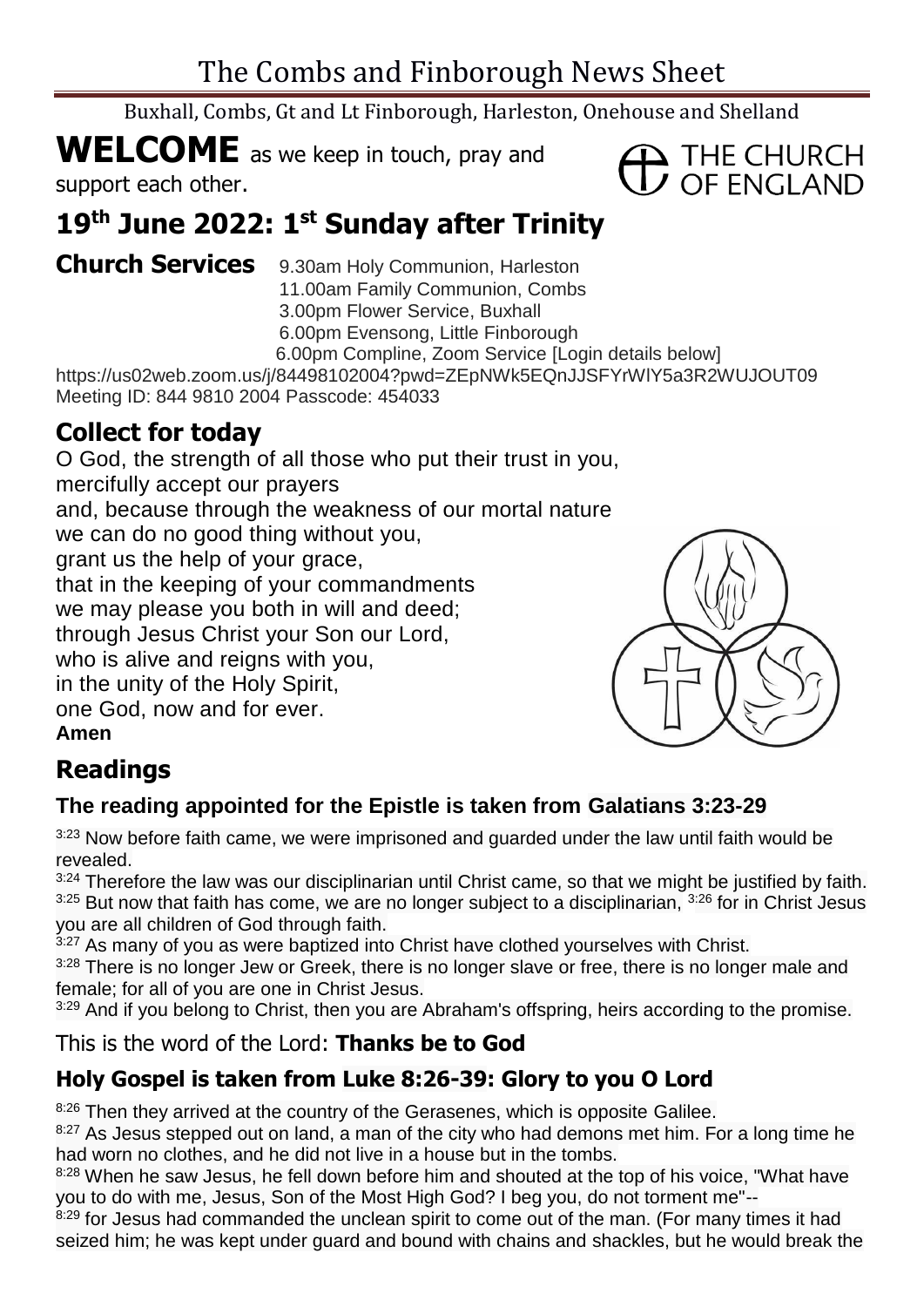bonds and be driven by the demon into the wilds.)

8:30 Jesus then asked him, "What is your name?" He said, "Legion"; for many demons had entered him.

8:31 They begged him not to order them to go back into the abyss.

<sup>8:32</sup> Now there on the hillside a large herd of swine was feeding; and the demons begged Jesus to let them enter these. So he gave them permission.

<sup>8:33</sup> Then the demons came out of the man and entered the swine, and the herd rushed down the steep bank into the lake and was drowned.

8:34 When the swineherds saw what had happened, they ran off and told it in the city and in the country.

<sup>8:35</sup> Then people came out to see what had happened, and when they came to Jesus, they found the man from whom the demons had gone sitting at the feet of Jesus, clothed and in his right mind. And they were afraid.

8:36 Those who had seen it told them how the one who had been possessed by demons had been healed.

8:37 Then all the people of the surrounding country of the Gerasenes asked Jesus to leave them; for they were seized with great fear. So, he got into the boat and returned.

8:38 The man from whom the demons had gone begged that he might be with him; but Jesus sent him away, saying, <sup>8:39</sup> "Return to your home, and declare how much God has done for you." So he went away, proclaiming throughout the city how much Jesus had done for him.

#### **This is the Gospel of the Lord. Praise to you O Christ**

# **Intercessions**

Lord, we pray for your Church. Inspire in us the desire to draw together as we seek to serve you. Inspire us to reach out as the Body of Christ to all who remain outside, feeling themselves guilty of dust and sin. Through your grace, may we invite them to taste and see that the Lord is good. And then, as you have taught us, may we as a united whole worship you in the beauty of holiness, in spirit and in truth.

Lord, who has given us so much, give us one thing more – a grateful heart: **in your mercy, hear our prayer.**

Lord God, you draw us by your beauty and transform us by your holiness; let our worship echo all creation's praise and declare your glory to the nations. As we move into summer and the days lengthen, our souls are drawn out of their mortal weariness, helped by the wonders of your creation upwards to you, source of unfailing refreshment and strength.

Lord, who has given us so much, give us one thing more – a grateful heart: **in your mercy, hear our prayer.**

Lord, who has commanded us to love one another, give us grace also to fulfil this commandment. We ask you to help us be gentle, thoughtful and forgiving to all whom we meet and live amongst. We thank you for our friends and ask you to help us to keep these friendships in good repair. We thank you for the unselfish loving kindness which our friends have shown us, sharing our laughter in times of happiness, and standing beside us in times of trouble. Help us to be good friends in our turn, ready to help but not to interfere, and at all times a dependable source of strength to those whom we love.

Lord, who has given us so much, give us one thing more – a grateful heart: **in your mercy, hear our prayer.**

Lord, comfort all who are distressed. Be with them, we pray, through the lonely watches of the night and the narrow tunnel of their pain and grief. Give to the suffering the faith that will protect them from despair and give them the hope that will deliver them from fear and faint-heartedness.

Lord, who has given us so much, give us one thing more – a grateful heart: **in your mercy, hear our prayer.**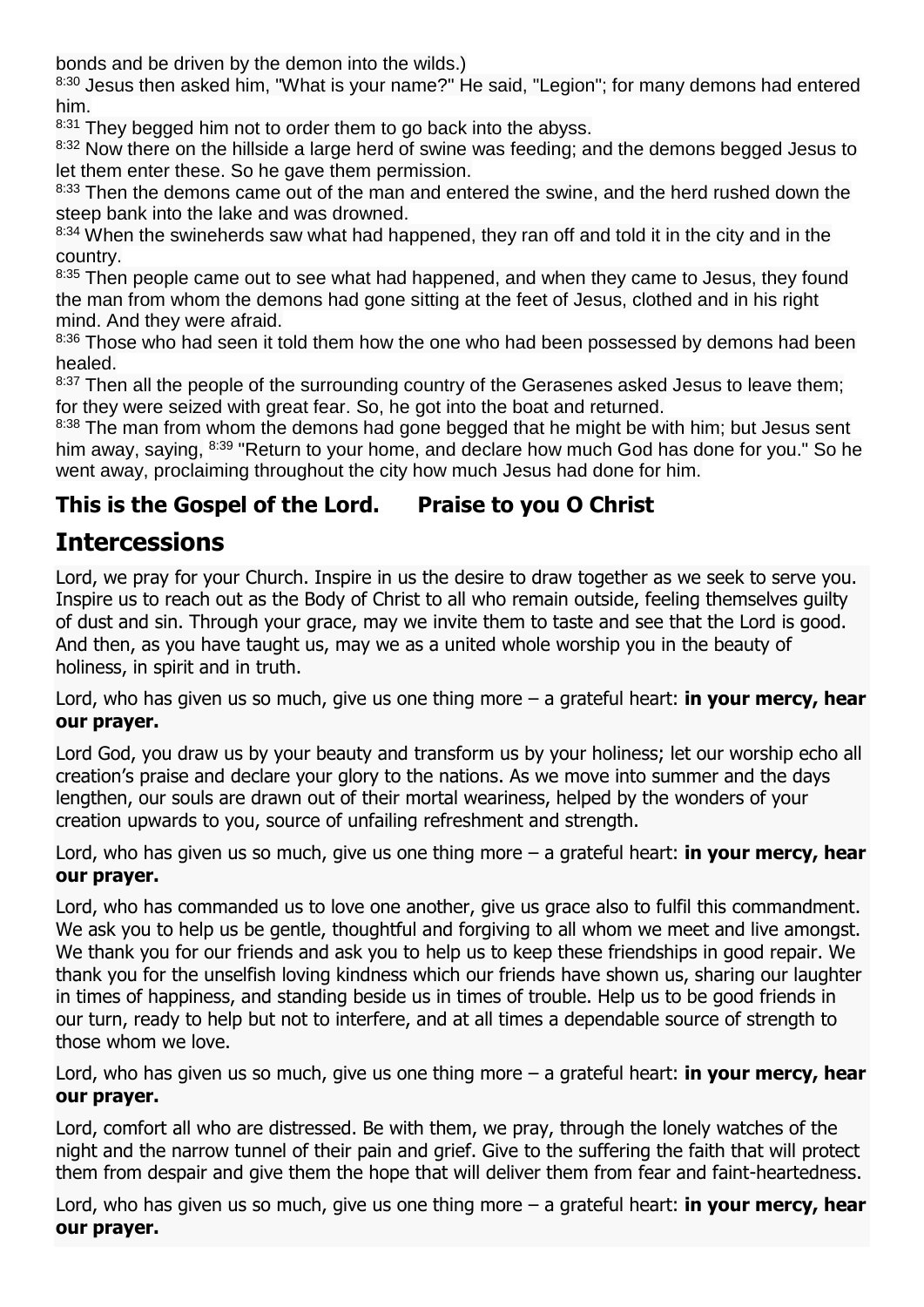Lord, we bring before you those whose earthly life is now at an end. Receive them into your kingdom, we pray, that redeemed by grace they may be forgiven for their sins, rest in peace and rise in glory. We remember especially Pat Godden and Doreen Clayton.

#### **Merciful Father, accept these prayers, for the sake of your Son, our Saviour Jesus Christ. Amen**

Gracious God, we give you heartfelt thanks for our Queen as we celebrate this year of her platinum jubilee.

We thank you for her life of faithful service to you, to the people of this nation, and to the Commonwealth. Help us, the people of Suffolk, to live lives of faithful service.

Bless all who live and work in our beautiful county Bless our communities, our villages and towns.

Bless our land, our rivers and our coast Bless our Queen, and all who call upon your name, and help us to be a blessing to others. In the name of Jesus Christ, we pray. **Amen**

God of peace and justice, we pray for the people of Ukraine today. We pray for peace and the laying down of weapons. We pray for those who fear for tomorrow, that your Spirit of comfort would draw near to them. We pray for those with power over war or peace, for wisdom, discernment and compassion to quide their decisions. Above all, we pray for all your precious children, at risk and in fear, that you would hold and protect them. We pray in the name of Jesus, the Prince of Peace. **Amen**

#### **Dates**

**Tuesday 21 June** 7.00pm Combs PCC in Church **Wednesday 22nd June** 2.00pm Ministry Team Meeting, Trinity Hall **Saturday 25th June** 2.00pm Strawberry Fayre, Combs Rectory, Poplar Hill, IP14 2AY **Sunday 26th June** 9.30am Holy Communion, Shelland 9.30am Morning Worship, Buxhall

11.00am Holy Communion, Great Finborough

11.00am Patronal Festival Morning Worship, Onehouse

1.00pm Festival BBQ: 22, Forest Road, Onehouse [Phone 01449 615592]

4.00pm Hymns and Pimms, Great Finborough

**Saturday 25th June Strawberry Fayre** 2pm-4pm at The Rectory, Poplar Hill, Combs IP14 2AY. We would be grateful for people to donate Raffle Prizes, Prizes for Stalls, Books, Cakes/Scones, other home-made bakery products.

There will be entertainment throughout the afternoon. If you need any more information or would like to make a donation please contact Jenny 01449 615956.

**Sunday 26th June 1.00pm St John the Baptist, Onehouse Patronal Festival BBQ** after Patronal Festival Service at Onehouse. At Sylvia and John's, 22 Forest Road Onehouse Please bring your own drink and chair, tickets are £10.00 per person (family ticket £30) Contact Sylvia 01449 615592, tickets are limited.

**Saturday 2nd July 2.00-5.00pm Open Garden**, [with cake for tea] Green Farmhouse, Shelland Green IP14 3JE. Admittance £5.

**Saturday 16th July** 10.00 am-12 noon Harleston Church Fundraiser Cake stall, plant stall and a raffle; teas and coffees. At 8 Haughley Road Harleston IP14 3HZ

**Stowmarket Foodbank** Supporting individuals and families in crisis

Your donations are very gladly received at this time of considerable need by being left at a Supermarket in the box provided. The collection point at Hillside Community Centre for the Food Bank is still operational but there are other places.

**Monetary donations may be made through kindlink which can be reached by their website: [www.livingit.org.uk](http://www.livingit.org.uk/) There is a red donate button.**